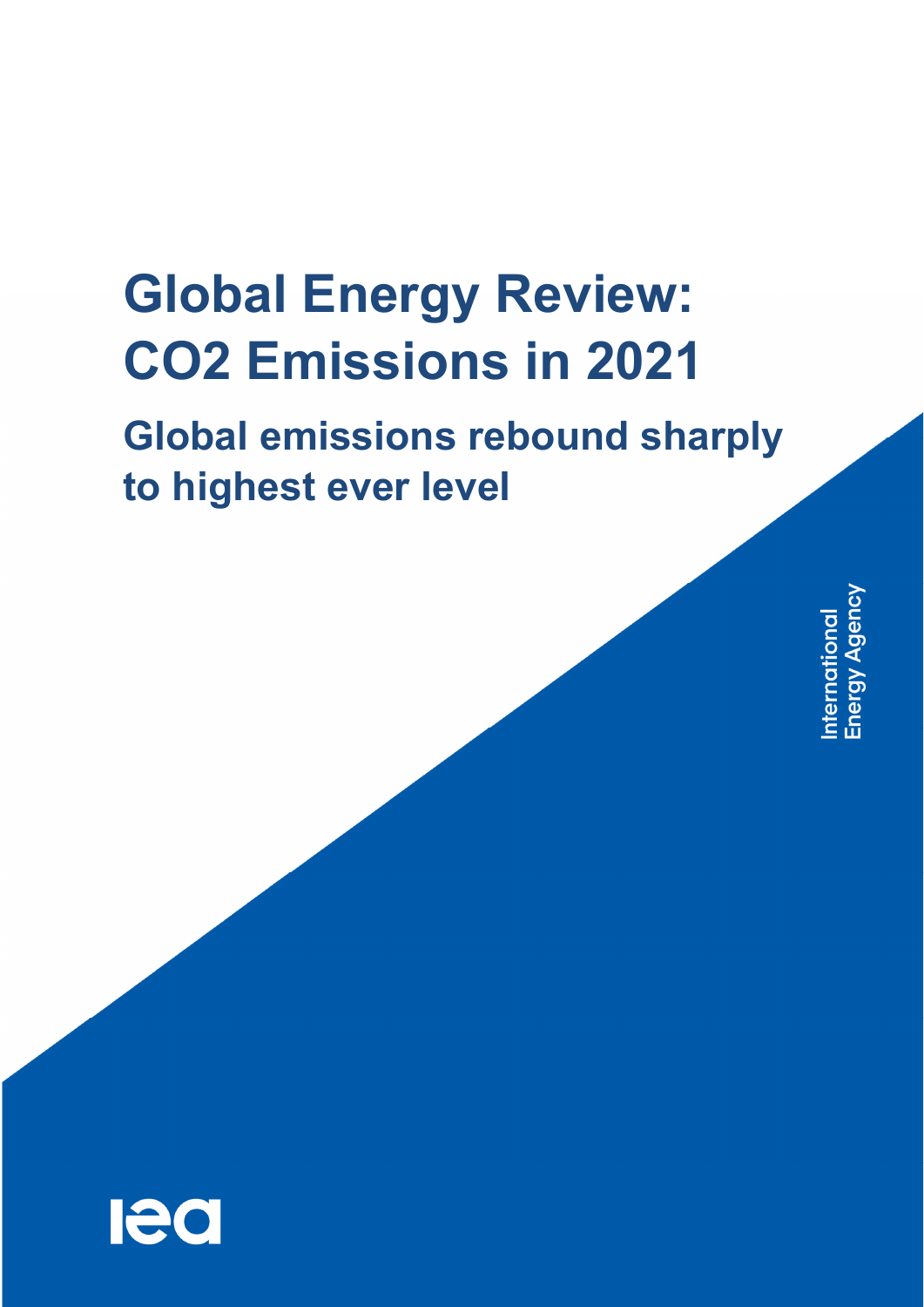## **INTERNATIONAL ENERGY AGENCY**

The IEA examines the full spectrum of energy issues including oil, gas and coal supply and demand, renewable energy technologies, electricity markets, energy efficiency, access to energy, demand side management and much more. Through its work, the IEA advocates policies that will enhance the reliability, affordability and sustainability of energy in its 31 member countries, 8 association countries and beyond.

Please note that this publication is subject to specific restrictions that limit its use and distribution. The terms and conditions are available online at www.iea.org/t&c/

This publication and any map included herein are without prejudice to the status of or sovereignty over any territory, to the delimitation of international frontiers and boundaries and to the name of any territory, city or area.

Source: IEA. All rights reserved. International Energy Agency Website: www.iea.org

#### **IEA member countries:**

Australia Austria Belgium Canada Czech Republic Denmark Estonia Finland France Germany Greece Hungary Ireland Italy Japan Korea Lithuania Luxembourg Mexico Netherlands New Zealand Norway Poland Portugal Slovak Republic Spain Sweden Switzerland **Turkey** United Kingdom United States The European Commission also participates in the work of the IEA

#### **IEA association countries:**

Brazil China India Indonesia Morocco Singapore South Africa Thailand

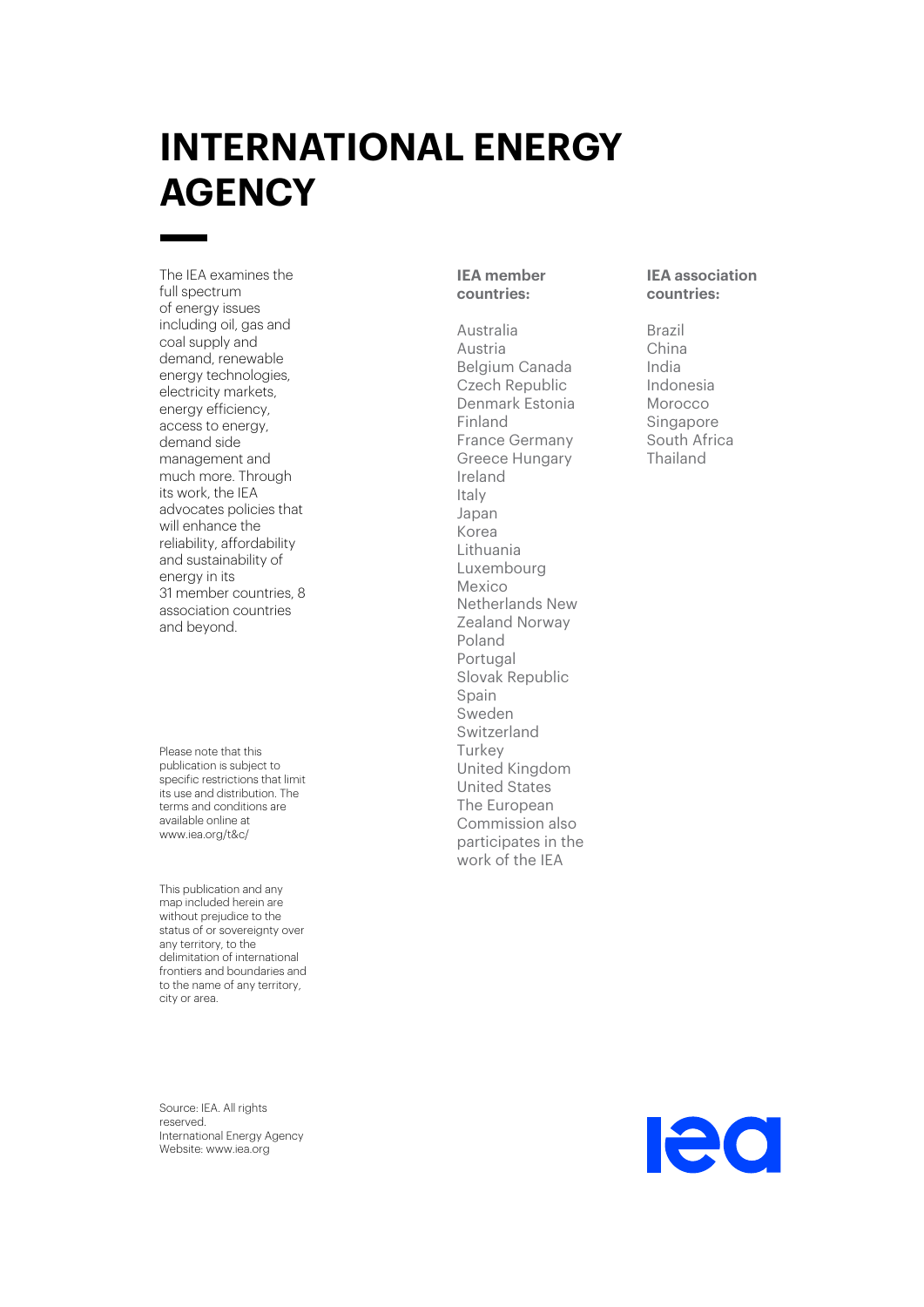### **Energy-related CO2 emissions grew to 36.3 Gt in 2021, a record high**

Global  $CO<sub>2</sub>$  emissions from energy combustion and industrial processes<sup>1</sup> rebounded in 2021 to reach their highest ever annual level. A 6% increase from 2020 pushed emissions to 36.3 gigatonnes (Gt), an estimate based on the IEA's detailed region-by-region and fuel-by-fuel analysis, drawing on the latest official national data and publicly available energy, economic and weather data.

The Covid-19 pandemic had far-reaching impacts on energy demand in 2020, reducing global  $CO<sub>2</sub>$  emissions by 5.1%. However, the world has experienced an extremely rapid economic recovery since then, driven by unprecedented fiscal and monetary stimulus and a fast – although uneven – roll-out of vaccines. The recovery of energy demand in 2021 was compounded by adverse weather and energy market conditions, which led to more coal being burnt despite renewable power generation registering its largest ever annual growth.

Emissions increased by over 2.0 Gt from 2020 levels. This puts 2021 above 2010 as the largest ever year-on-year increase in energy-related  $CO<sub>2</sub>$  emissions in absolute terms. The rebound in 2021 more than reversed the pandemic-induced decline in emissions of close to 1.9 Gt experienced in 2020.  $CO<sub>2</sub>$  emissions in 2021 rose to around 180 megatonnes (Mt) above the pre-pandemic level of 2019.



### **Figure 1 Total CO2 emissions from energy combustion and industrial processes and**

 $\overline{a}$  $^{\rm 1}$  All subsequent mentions of CO<sub>2</sub> emissions refer to CO<sub>2</sub> emissions from energy combustion and industrial processes, unless otherwise specified.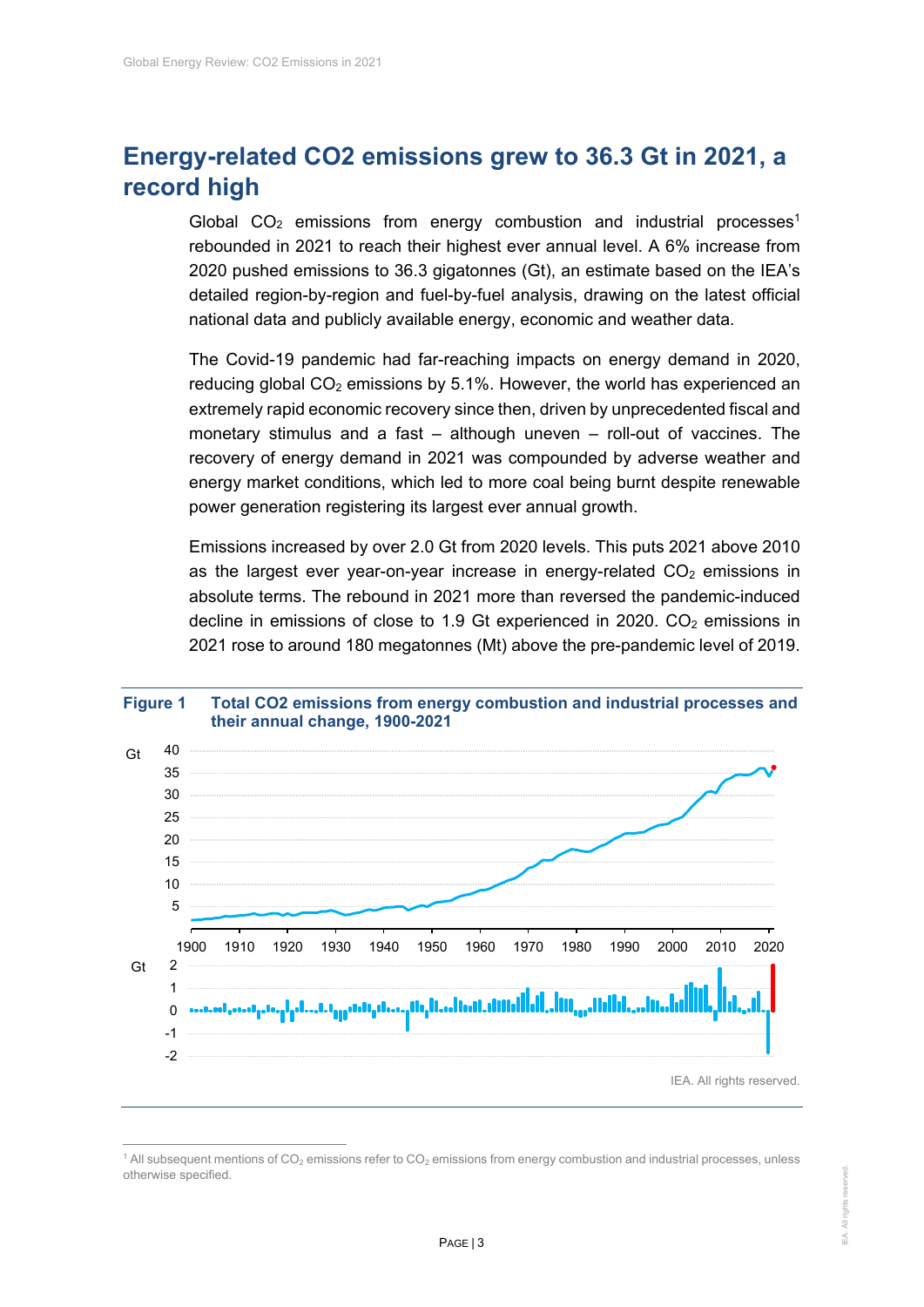The 6% increase in  $CO<sub>2</sub>$  emissions in 2021 was in line with the jump in global economic output of 5.9%. This marks the strongest coupling of  $CO<sub>2</sub>$  emissions with Gross domestic product (GDP) growth since 2010, when global emissions rebounded by 6.2% while economic output grew by 5.1% as the world emerged from the Global Financial Crisis.

#### **The world has not heeded the call for a sustainable recovery from the Covid-19 crisis**

With carbon-intensive growth reminiscent of 2010, the global economic recovery from the Covid-19 crisis has not been the sustainable recovery that IEA Executive Director Fatih Birol called for at the onset of the pandemic in 2020. Nonetheless, certain advanced economies have emphasised decarbonisation measures in their economic recovery. The IEA's Sustainable Recovery Tracker has shown that as of October 2021, USD 470 bilion had been earmarked for sustainable measures within recovery packages through 2030. Looking at the crucial 2021-2023 period, measures to date could mobilise around USD 400 billion a year in clean energy and sustainable recovery investment. However, this would still only represent 40% of the investment needed in the IEA's Sustainable Recovery Plan, which is aligned with a pathway towards reaching net zero emissions by 2050 globally.

Clean energy provisions in the recovery packages of several major economies have contributed somewhat to mitigating the near-term rebound in emissions, largely where low-carbon programmes were already in place and could channel the additional support quickly. However, many recovery plans have added new programmes, which are set to have greater mitigation impacts in the coming years.

The world must now ensure that the global rebound in emissions in 2021 was a one-off – and that sustainable investments combined with the accelerated deployment of clean energy technologies will reduce  $CO<sub>2</sub>$  emissions in 2022, keeping alive the possibility of reducing global  $CO<sub>2</sub>$  emissions to net zero by 2050.

#### **CO2 emissions from coal rise to all-time high**

Coal accounted for over 40% of the overall growth in global  $CO<sub>2</sub>$  emissions in 2021. Coal emissions now stand at an all-time high of 15.3 Gt, surpassing their previous peak (seen in 2014) by almost 200 Mt.  $CO<sub>2</sub>$  emissions from natural gas also rebounded well above 2019 levels to 7.5 Gt, as demand increased in all sectors. At 10.7 Gt, emissions from oil remained significantly below pre-pandemic levels because of the limited recovery in global transport activity in 2021.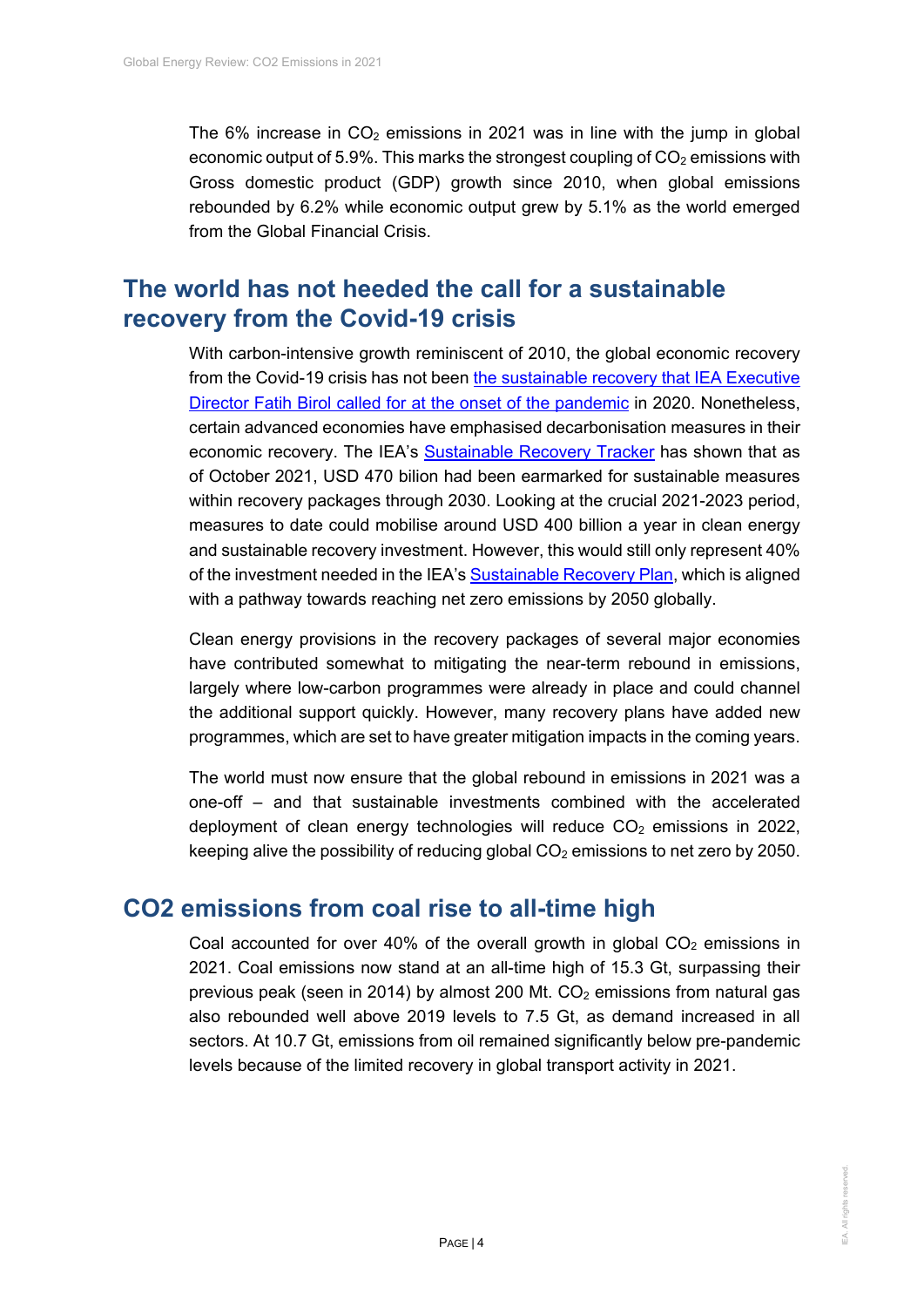### **Oil demand for transport remained 8% below prepandemic levels**

The pandemic continued to impact oil use for transport in 2021, with demand more than 6 million barrels per day below 2019 levels, and emissions 600 Mt lower.  $CO<sub>2</sub>$ emissions related to international aviation in 2021 stood at only 60% (370 Mt) of their pre-pandemic levels. Continued lockdowns and other Covid-19 transmission reduction measures in many major economies through the course of the year also stymied the recovery of road transport activity. A return to pre-pandemic levels of transport activity would have added another 600 Mt to global  $CO<sub>2</sub>$  emissions in 2021. That would have brought emissions from oil in line with 2019 levels. The resultant 7.8% increase in total  $CO<sub>2</sub>$  emissions would have been the fastest rate of growth since the 1950s.



#### **Emissions from the world's power plants reached their highest ever level**

The biggest increase in  $CO<sub>2</sub>$  emissions by sector in 2021 took place in electricity and heat production, where they jumped by more than 900 Mt. This accounted for 46% of the global increase in emissions, since the use of all fossil fuels increased to help meet electricity demand growth.  $CO<sub>2</sub>$  emissions from the sector neared 14.6 Gt, their highest ever level and around 500 Mt higher than in 2019. The People's Republic of China (hereafter "China") accounted for almost all of the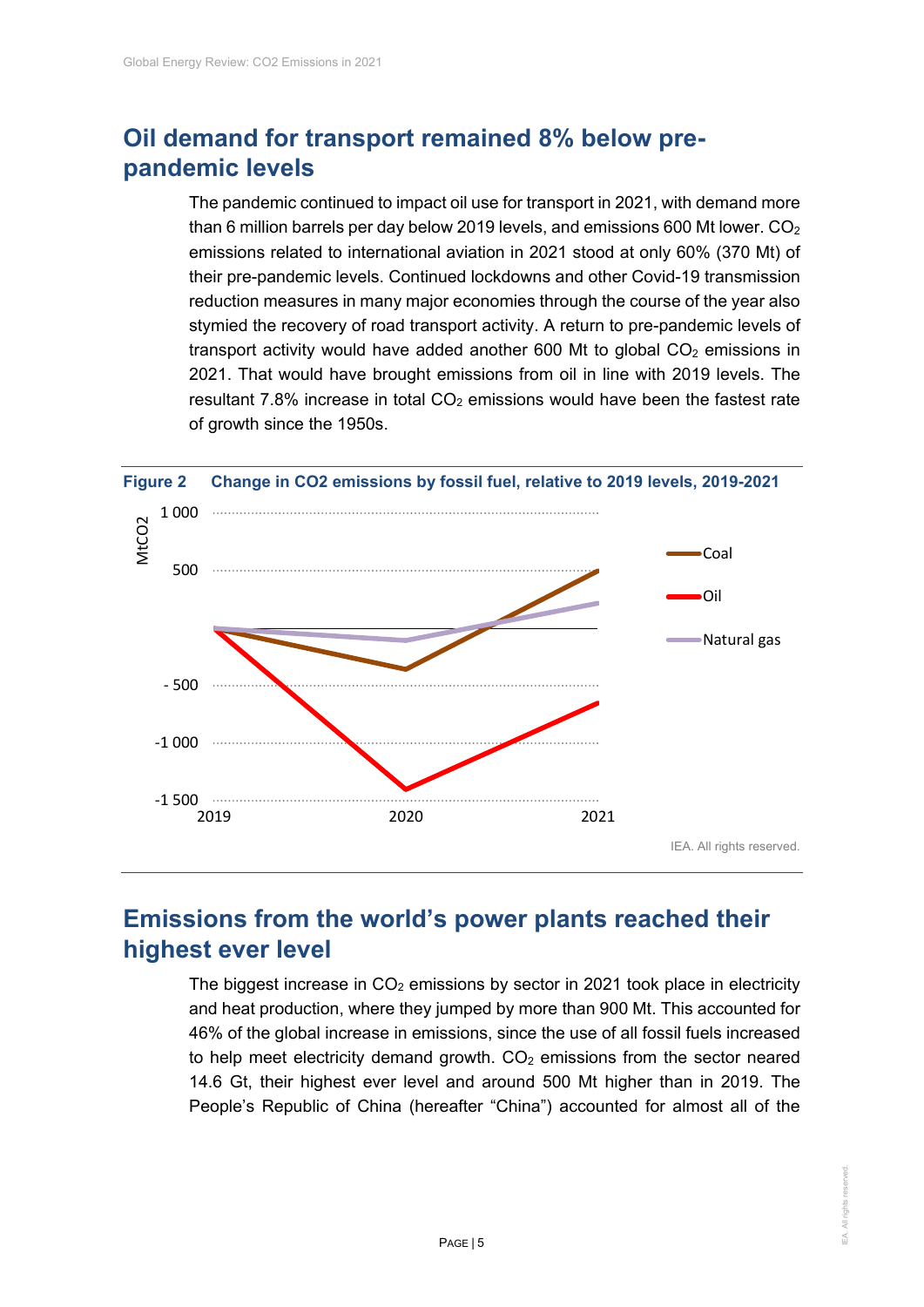global increase in electricity and heat sector emissions between 2019 and 2021. A small decline from the rest of the world was insufficient to offset the increase in China.

Global  $CO<sub>2</sub>$  emissions from the buildings and industry sectors rebounded back to their 2019 levels, driven by increases in both advanced economies and emerging market and developing economies. China was the notable exception, with lower coal use in industry pushing  $CO<sub>2</sub>$  emissions from the industry sector below their 2019 level for the second year in a row. Transport was the only sector in which global  $CO<sub>2</sub>$  emissions remained well below 2019 levels. The emissions reduction impact of record electric car sales in 2021 was cancelled out by the parallel increase in sales of SUVs.



The 6.9% increase in  $CO<sub>2</sub>$  emissions from the electricity and heat sectors in 2021 was driven by the biggest ever year-on-year increase in global electricity demand. Rising by close to 1 400 terawatt-hours (TWh), or 5.9%, the growth in electricity demand in 2021 was more than 15 times the size of the drop in demand in 2020.

Coal-fired power plants were called upon to meet half of the increase in global electricity demand in 2021, with coal's share of total generation rebounding above  $36\%$ . CO<sub>2</sub> emissions from coal power plants rose to a record 10.5 Gt, which is 800 Mt above their 2020 level and more than 200 Mt above their previous peak in 2018. Without supply constraints and high prices that affected China and India during certain periods of the year, global coal use for electricity generation in 2021 would have been even higher.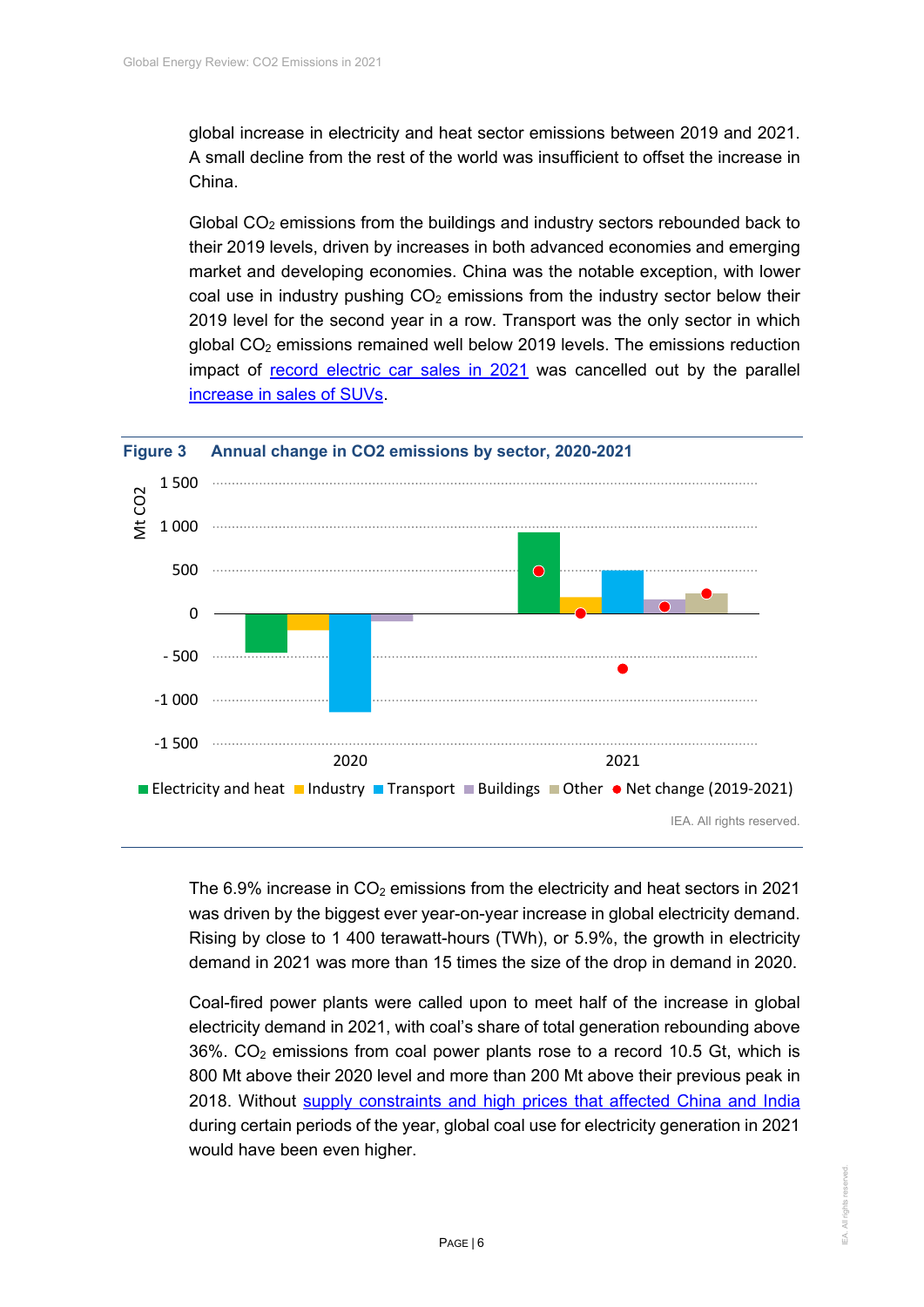#### **Spiking natural gas prices resulted in gas-to-coal switching, increasing emissions by over 100 Mt**

The recourse to coal-fired electricity generation in 2021 was compounded by record high natural gas prices. The costs of operating existing coal plants across the United States and many European power systems were considerably cheaper than the operating costs for gas-fired power plants for the majority of 2021. Gasto-coal switching pushed up global  $CO<sub>2</sub>$  emissions from electricity generation by well over 100 Mt, notably in the United States and Europe where competition between gas- and coal-fired power plants is tightest. In the United States, emissions from coal-fired plants jumped by 17% in 2021 but nonetheless remained lower than in 2019. The increase was 16% in the European Union, but this was still significantly smaller than the 21% decline in 2020.

#### **Renewable power posted its biggest ever increase in 2021**

Despite the rebound in coal use, renewable energy sources and nuclear power provided a higher share of global electricity generation than coal in 2021. Renewables-based generation reached an all-time high, exceeding 8 000 TWh in 2021, a record 500 TWh above the level in 2020. Output from wind and solar PV increased by 270 TWh and 170 TWh, respectively, while hydro generation declined by 15 TWh due to the impacts of drought, notably in the United States and Brazil. Nuclear power output expanded by 100 TWh. Without increasing output from renewables and nuclear power, the rise in global  $CO<sub>2</sub>$  emissions in 2021 would have been 220 Mt higher.

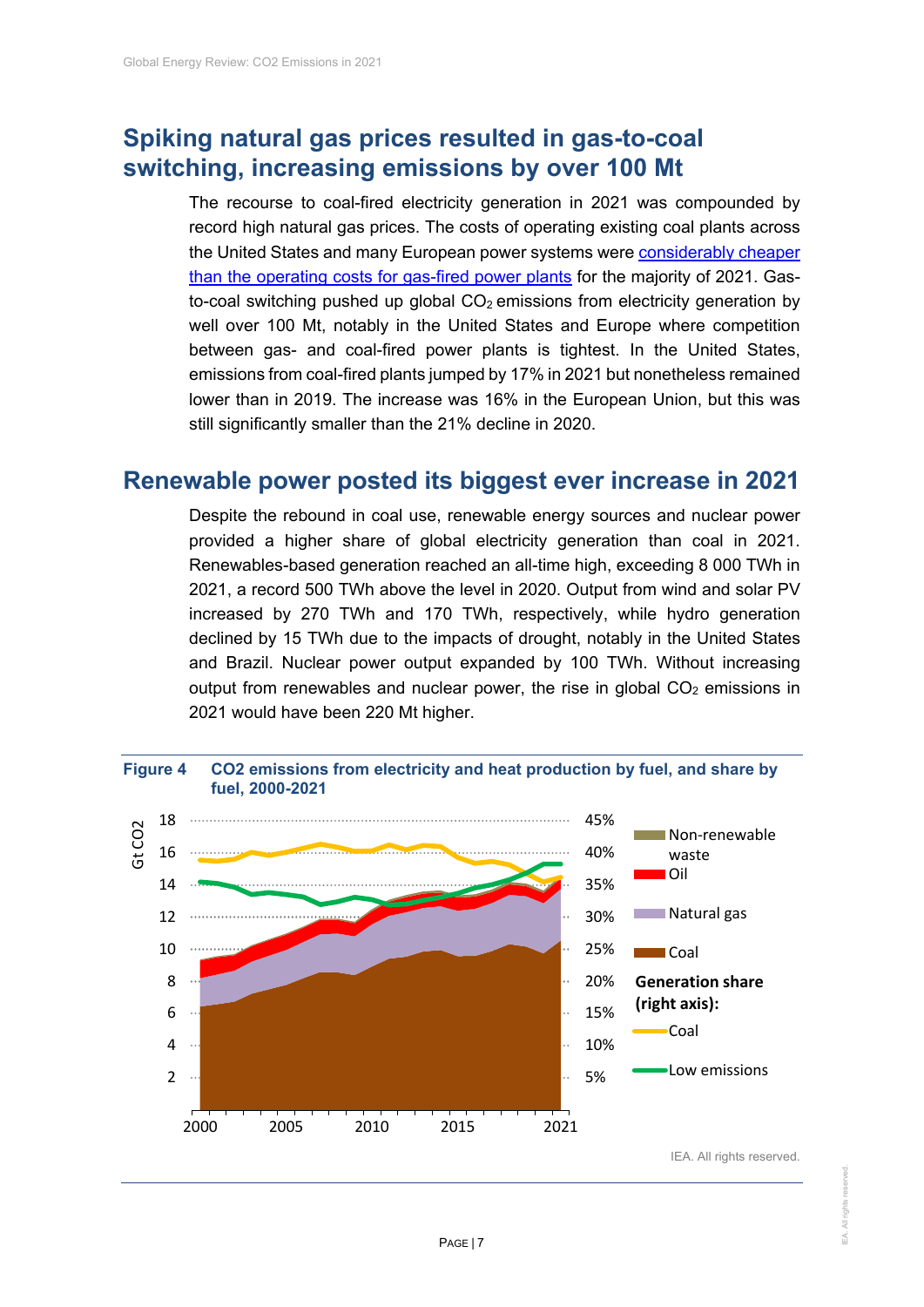#### **The rebound of global CO2 emissions above prepandemic levels has largely been driven by China**

Almost all regions posted an increase in  $CO<sub>2</sub>$  emissions in 2021, with the annual change ranging from growth of more than 10% in Brazil and India, to less than 1% in Japan. Emissions in China rose by 5%, while the United States and European Union both registered increases of around 7%.

China's  $CO<sub>2</sub>$  emissions increased by 750 Mt over the two-year period between 2019 and 2021. China was the only major economy to experience economic growth in both 2020 and 2021. The emissions increase in China more than offset the aggregate decline in the rest of the world of 570 Mt between 2019 and 2021.

#### **Electricity demand in China jumped by 10% in 2021, adding the equivalent of the total demand of all of Africa**

The economic recovery in China appears to be particularly energy intensive. The primary energy demand intensity of China's GDP between 2019 and 2021 improved by an average of only 1% annually, compared with 1.2% between 2008 and 2010 when China enacted huge economic stimulus, and an average improvement rate of 3.7% from 2010 to 2019. China's energy intensity in 2021 was impacted primarily by evolutions in the electricity sector. With rapid GDP growth and additional electrification of energy services, electricity demand in China grew by 10% in 2021, faster than economic growth at 8.4%. The increase in demand of almost 700 TWh was the largest ever experienced in China. With demand growth outstripping the increase of low emissions supply, coal was called on to fill 56% of the rise in electricity demand. This was despite the country also seeing its largest ever increase in renewable power output in 2021. Electricity generation from renewables in China neared 2 500 TWh in 2021, accounting for 28% of total generation in the country.

CO2 emissions in India rebounded strongly in 2021 to rise 80 Mt above 2019 levels, led by growth in coal use for electricity generation. Coal-fired generation reached an all-time high in India, jumping 13% above the level in 2020 when coal generation had declined by 3.7%. This was in part because the growth of renewables slowed to one-third of its average rate of the previous five years.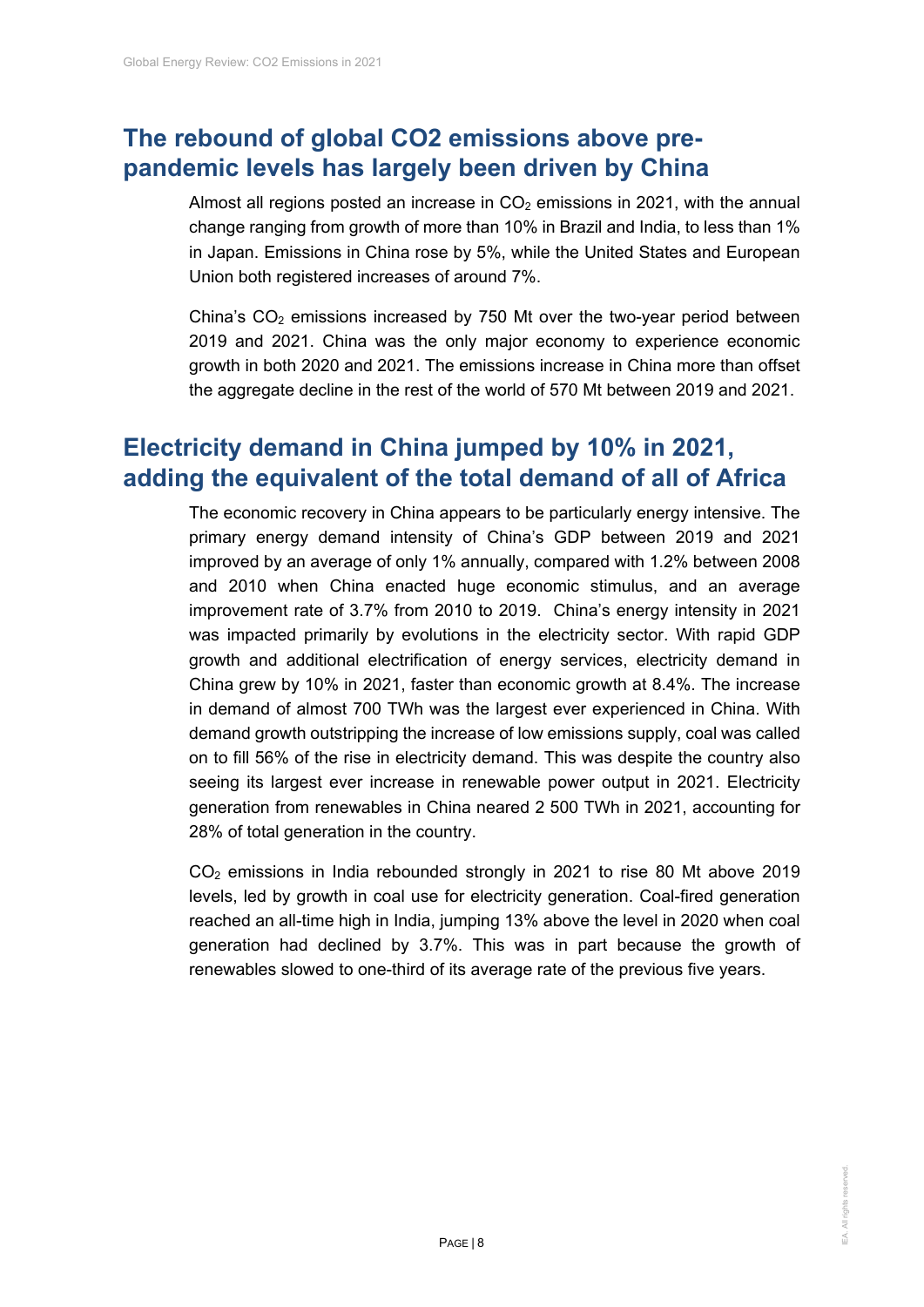

**Figure 5 CO2 emissions in selected emerging and advanced economies, 2000-2021** 

Global economic output in advanced economies recovered to pre-pandemic levels in 2021, but  $CO<sub>2</sub>$  emissions rebounded less sharply, signalling a more permanent trajectory of structural decline.  $CO<sub>2</sub>$  emissions in the United States in 2021 were 4% below their 2019 level. In the European Union, they were 2.4% lower. In Japan, emissions dropped by 3.7% in 2020 and rebounded by less than 1% in 2021. Across advanced economies overall, structural changes such as increased uptake of renewables, electrification and energy efficiency improvements avoided an additional 100 Mt of  $CO<sub>2</sub>$  emissions in 2021 compared with 2020.

#### **Per capita CO2 emissions in China now exceed the average in advanced economies**

On a per capita basis,  $CO<sub>2</sub>$  emissions in advanced economies have fallen to 8.2 tonnes on average and are now below the average of 8.4 tonnes in China. However, the overall average for advanced economies masks significant differences: per capita emissions average 14 tonnes in the United States, 6 tonnes in the European Union, and 3.2 tonnes in Mexico.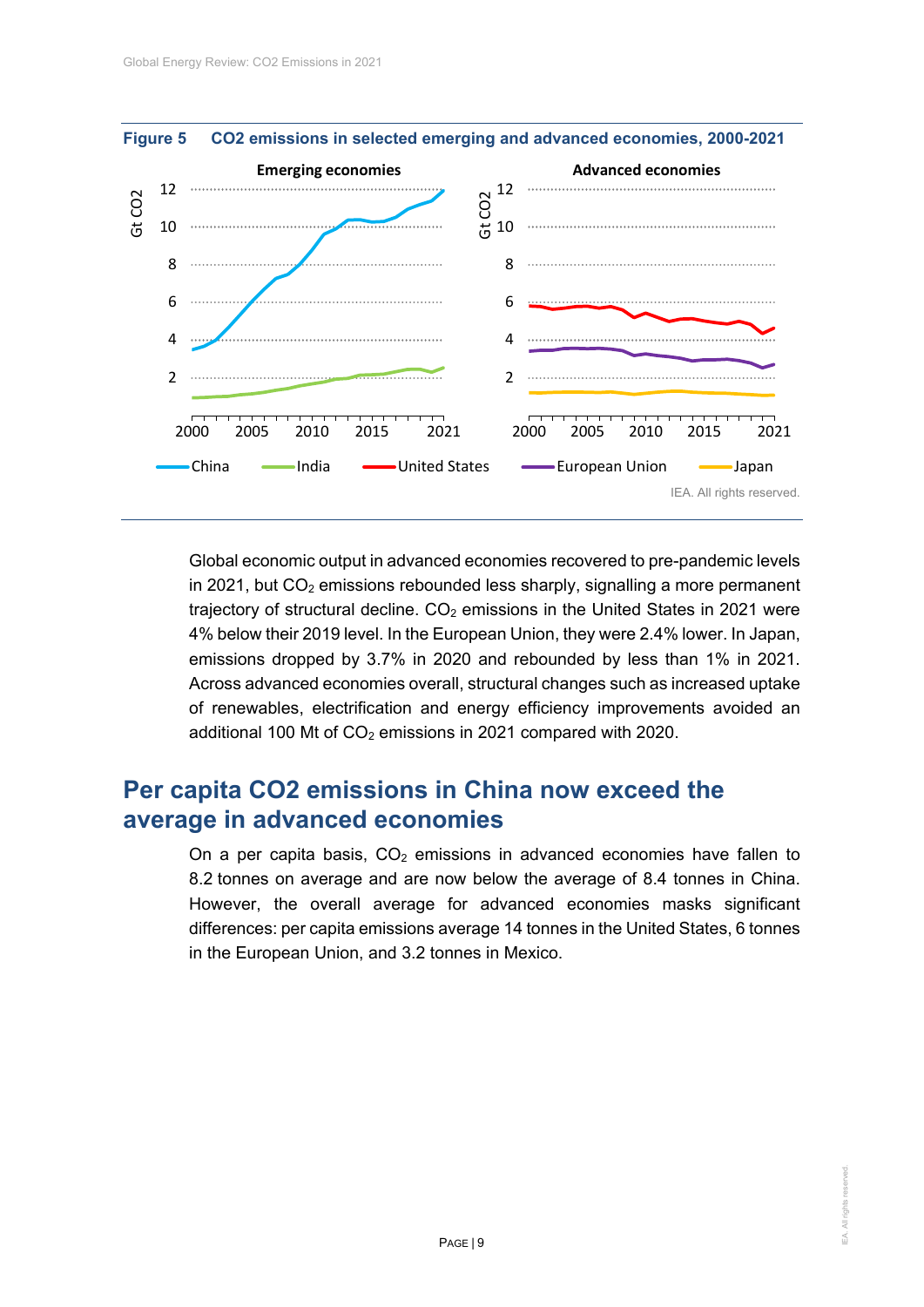

With both global  $CO<sub>2</sub>$  emissions and GDP rising by around 6% in 2021, the average emissions intensity of global economic output stayed constant at 0.26 tonnes of CO<sub>2</sub> per USD 1 000. The emissions intensity of GDP declined in China, falling by more than 3% to 0.45 tonnes of  $CO<sub>2</sub>$  per USD 1 000 of GDP. China nonetheless has the highest emissions intensity of GDP among major economies. This is a result of the dominant role of coal in China's energy mix (60% compared with the global average of 27%) and the high share of industry in China's GDP (39% compared with the global average of 30%). The emissions intensity of China's GDP has nonetheless declined by 40% since the year 2000.

In advanced economies, the emissions intensity of GDP ticked up slightly in 2021 but nonetheless remained on a declining trend. The United States and the European Union have averaged an annual improvement rate of around 3% since 2010.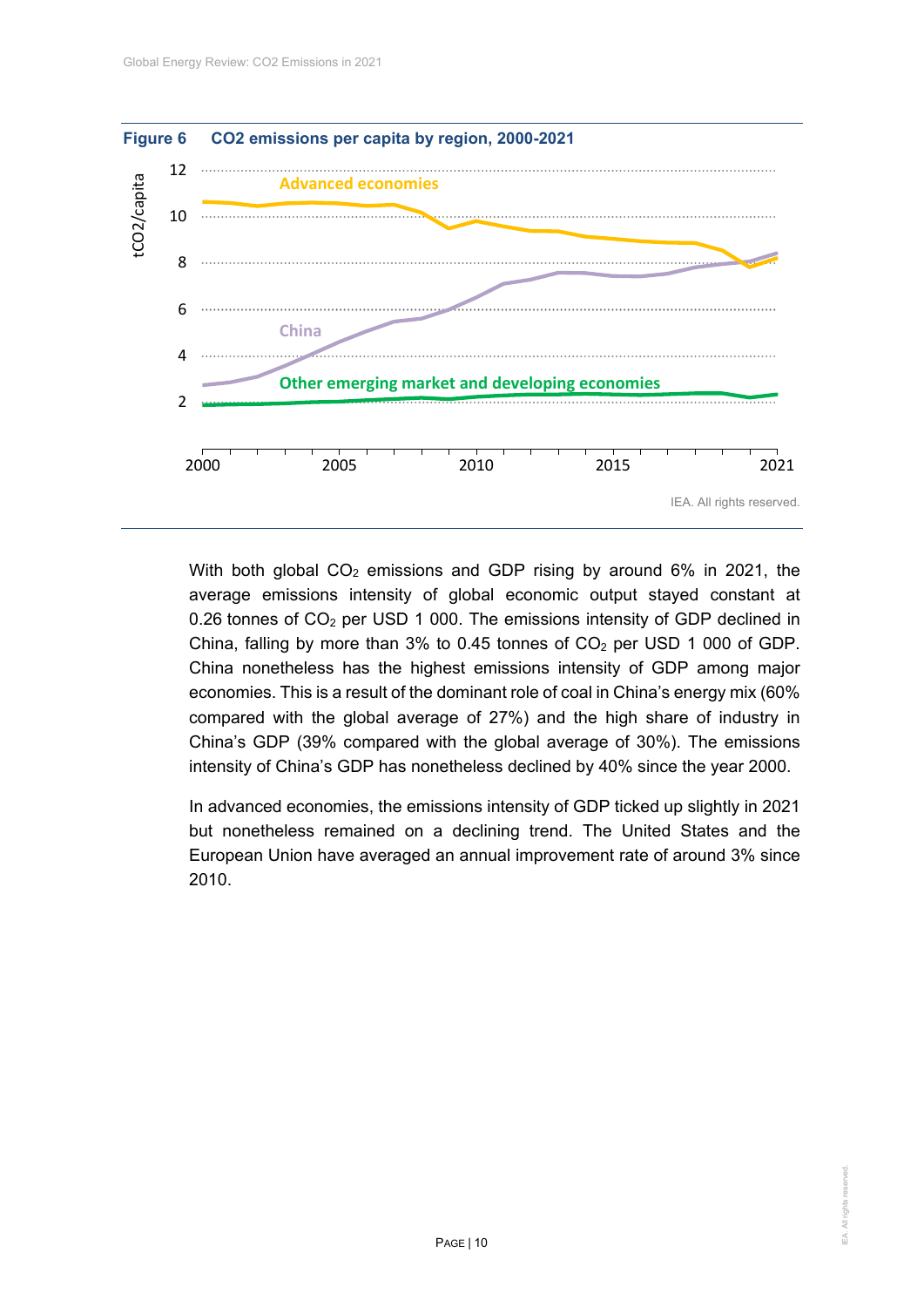

#### **The jump in fossil fuel use pushes greenhouse gas emissions to a new peak**

The rise in energy-related  $CO<sub>2</sub>$  emissions pushed overall greenhouse gas emissions from energy to their highest ever level in 2021. Total greenhouse gas emissions reached 40.8 Gt of  $CO<sub>2</sub>$  equivalent ( $CO<sub>2</sub>$ eq) in 2021 when using a 100year global warming potential time horizon (see "Data sources and method" for GWP values), surpassing the previous all-time high in 2019.  $CO<sub>2</sub>$  emissions from energy combustion and industrial process accounted for close to 89% of energy sector greenhouse gas emissions in 2021.  $CO<sub>2</sub>$  emissions from gas flaring accounted for another  $0.7\%$ . Beyond  $CO<sub>2</sub>$ , fugitive and combustion-related methane emissions represented almost 10% of the total, and combustion-related emissions of nitrous oxide 0.7%.

Methane emissions from the energy sector rose by just under 5% in 2021 but remain below their 2019 level.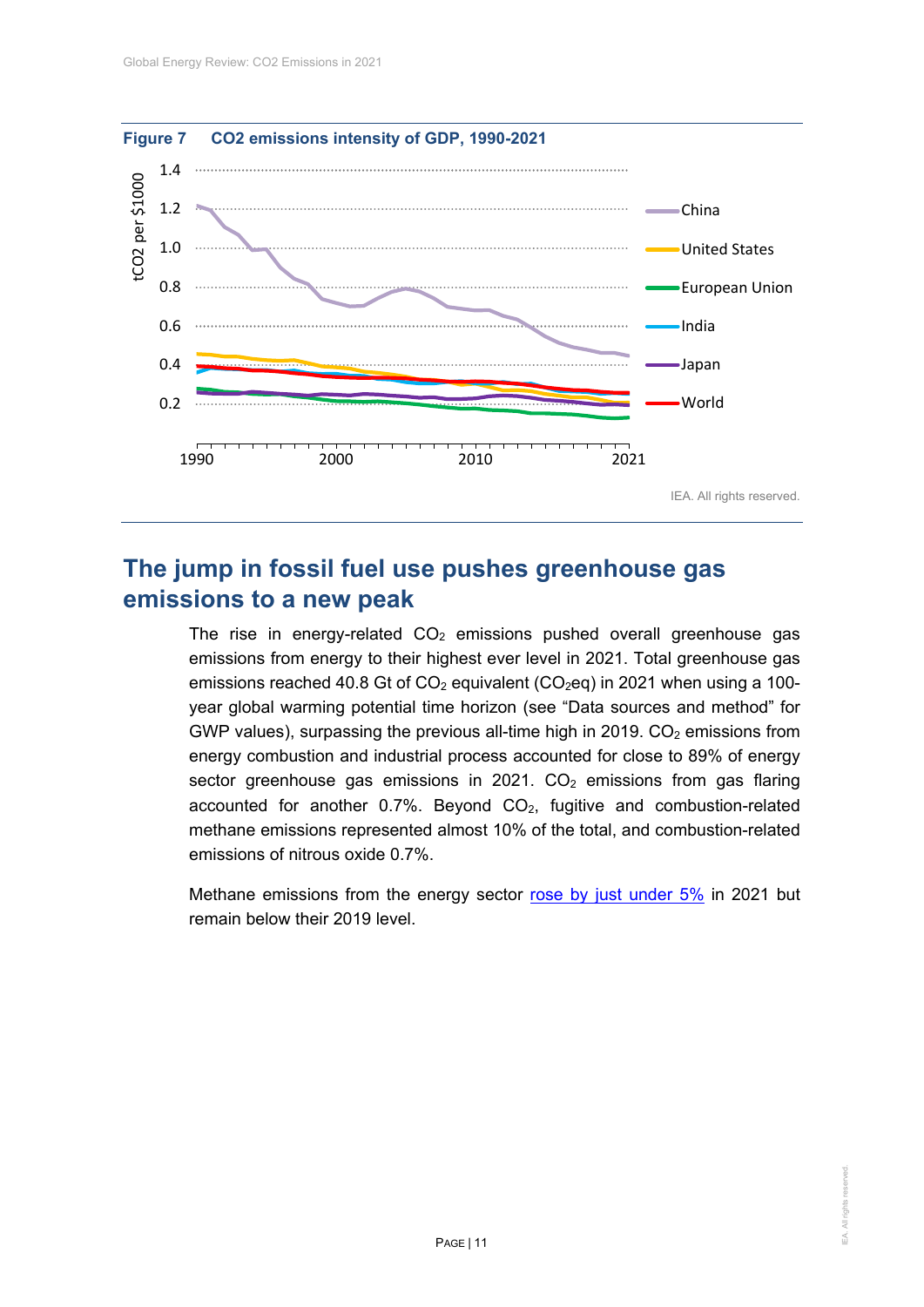

**Figure 8 Energy-related greenhouse gas emissions, 2000-2021** 

#### **Data sources and method**

The IEA draws upon a wide range of respected statistical sources to construct estimates of energy demand,  $CO<sub>2</sub>$  emissions and other energy-related greenhouse gas emissions for the year 2021. Sources include the latest monthly data submissions to the IEA Energy Data Centre (including November and December 2021, when available), real-time data from power system operators across the world, other statistical releases from national administrations, and recent market data from the IEA Market Report series that covers coal, oil, natural gas, renewables, electricity and energy efficiency. Where data are not available on an annual or monthly basis, estimates may be used.

 $CO<sub>2</sub>$  emissions include emissions from all uses of fossil fuels for energy purposes, including emissions from the combustion of non-renewable waste. The scope of emissions covered in this year's *Global Energy Review* has been expanded to also include  $CO<sub>2</sub>$  emissions from industrial processes such as cement, iron and steel, and chemicals production. Estimates of industrial process emissions draw upon the latest statistical data on clinker production for cement and steel production, and relevant chemicals data.  $CO<sub>2</sub>$  emissions from the combustion of flared gases are also included for the first time.

Non-CO2 greenhouse gas emissions included within the scope of the *Global Energy Review* for the first time this year include fugitive methane emissions from oil, gas and coal supply. Methane and nitrous oxide emissions related to energy combustion are also evaluated, based on typical emissions factors for given enduses and regions. When converting non-CO<sub>2</sub> greenhouse gas emissions to  $CO<sub>2</sub>$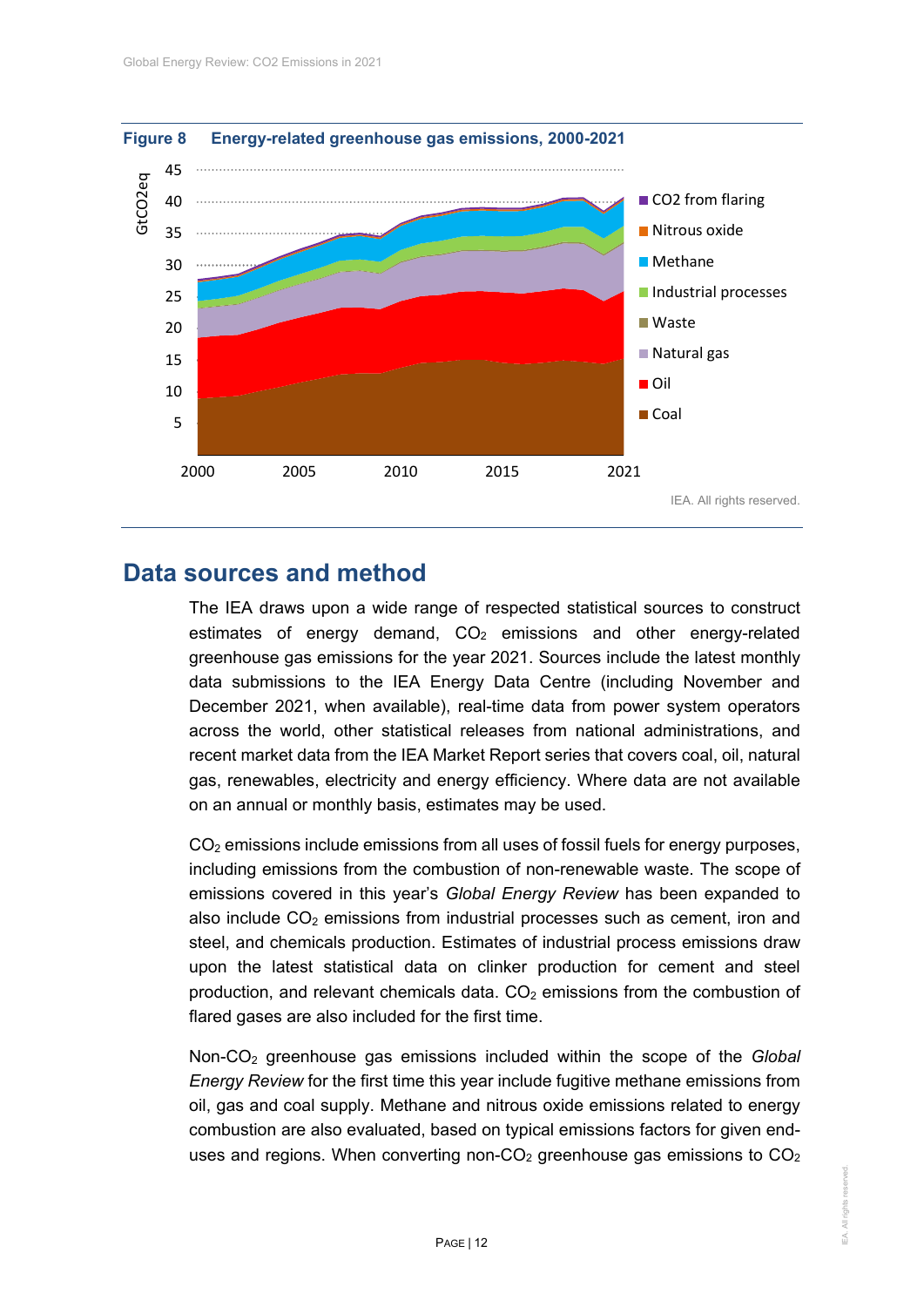equivalent quantities, a global warming potential over a 100-year period is used, with global warming potential values of 30 for methane, and 273 for nitrous oxide.

Economic growth rates used for this analysis are those of the International Monetary Fund's January 2022 update to the *World Economic Outlook*. All monetary quantities are expressed in USD2020, in PPP terms.